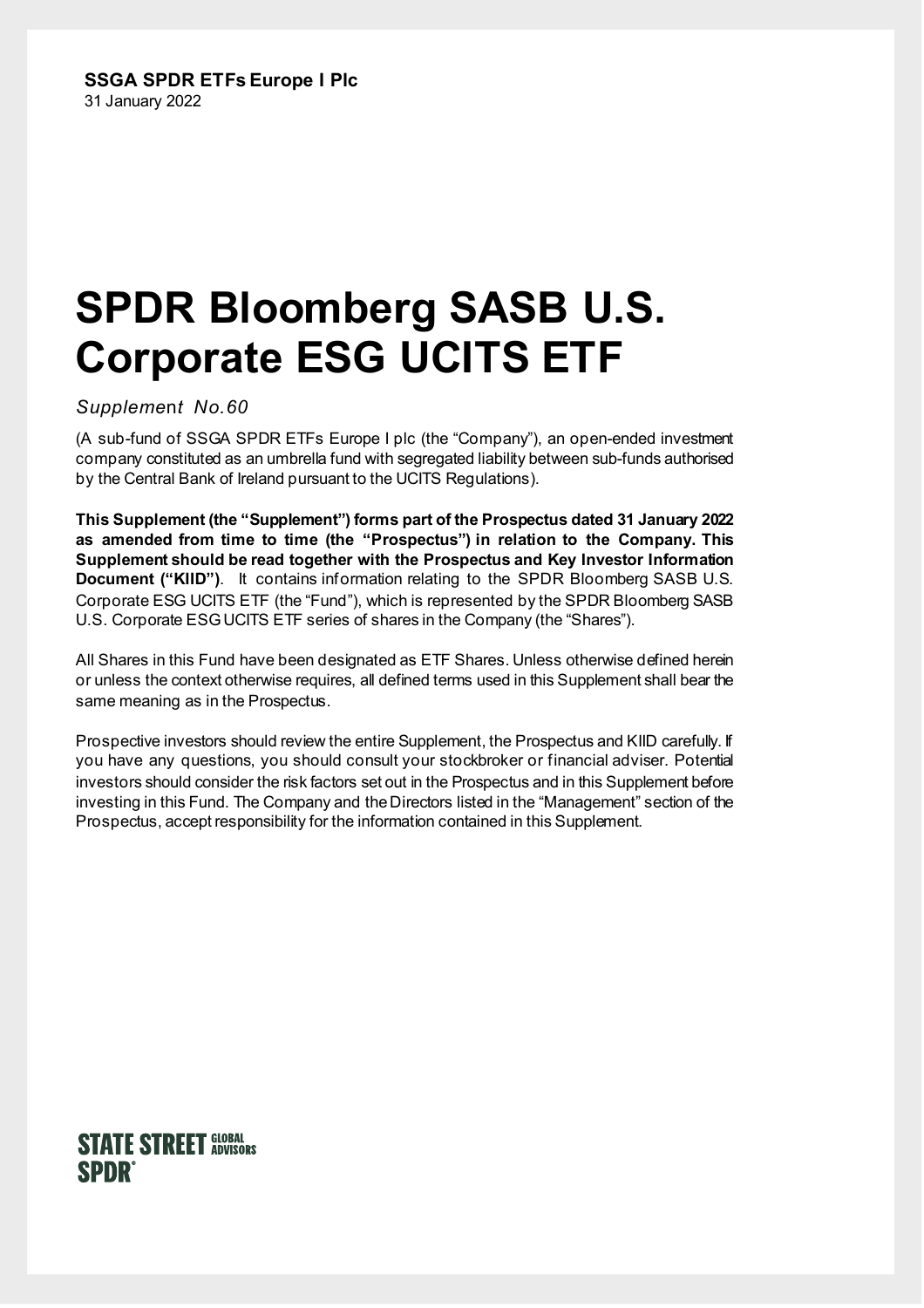## **Fund Characteristics**

| <b>Base Currency</b>                          | <b>USD</b>                                                                                                                                                                                                                                                                                                                                                                                                                                                                                                                                                                                                                                         |  |  |  |  |  |
|-----------------------------------------------|----------------------------------------------------------------------------------------------------------------------------------------------------------------------------------------------------------------------------------------------------------------------------------------------------------------------------------------------------------------------------------------------------------------------------------------------------------------------------------------------------------------------------------------------------------------------------------------------------------------------------------------------------|--|--|--|--|--|
| Investment Manager                            | State Street Global Advisors Europe Limited.                                                                                                                                                                                                                                                                                                                                                                                                                                                                                                                                                                                                       |  |  |  |  |  |
| Sub-Investment Manager(s)                     | State Street Global Advisors Limited and State Street Global Advisors Trust Company.                                                                                                                                                                                                                                                                                                                                                                                                                                                                                                                                                               |  |  |  |  |  |
| Dividend Policy                               | For distributing share classes, semi-annual distribution of income (in or around January<br>and July), except where the Management Company in its sole discretion, determines<br>not to pay a dividend on any given distribution date. For accumulating share classes, all<br>income and gains will be accumulated in the Net Asset Value per Share.<br>Distributing / accumulating status indicated in Share class information overleaf.                                                                                                                                                                                                          |  |  |  |  |  |
| <b>SFDR Fund Classification</b>               | Article 8 Fund, Sustainability Risk integrated by the Index                                                                                                                                                                                                                                                                                                                                                                                                                                                                                                                                                                                        |  |  |  |  |  |
| <b>Dealing Information</b>                    |                                                                                                                                                                                                                                                                                                                                                                                                                                                                                                                                                                                                                                                    |  |  |  |  |  |
| Dealing Deadline                              | For unhedged share classes cash subscriptions and redemptions: 3.00p.m. (Irish time)<br>on each Dealing Day.<br>For unhedged share classes in kind subscriptions and redemptions: 4.45 p.m. (Irish<br>time) on each Dealing Day.<br>For hedged share classes cash and in-kind subscriptions and redemptions: 2.00p.m.<br>(Irish time) on each Dealing Day.<br>For all subscriptions and redemptions on the last Dealing Day prior to 25 December<br>and 1 January each year: 11.00 a.m. (Irish time). Earlier or later times may be<br>determined by the Management Company at its discretion with prior notice to the<br>Authorised Participants. |  |  |  |  |  |
| Settlement Deadline                           | 3.00 p.m. (Irish time) on the second Business Day after the Dealing Day, or such earlier<br>or later date as may be determined by or agreed with the Management Company. The<br>Management Company/Company will notify Shareholders if, (i) an earlier Settlement<br>Deadline applies in respect of subscriptions, or (ii) a later Settlement Deadline applies<br>in respect of redemptions. Settlement may be impacted by the settlement schedule of<br>the underlying markets.                                                                                                                                                                   |  |  |  |  |  |
| Dealing NAV                                   | The Net Asset Value per Share calculated as at the Valuation Point on the relevant<br>Dealing Day.                                                                                                                                                                                                                                                                                                                                                                                                                                                                                                                                                 |  |  |  |  |  |
| Minimum Subscription and<br>Redemption Amount | Authorised Participants should refer to the Authorised Participant Operating Guidelines<br>for<br>details of the current minimum subscription and redemption amounts for the<br>Fund.                                                                                                                                                                                                                                                                                                                                                                                                                                                              |  |  |  |  |  |
| <b>Index Information</b>                      |                                                                                                                                                                                                                                                                                                                                                                                                                                                                                                                                                                                                                                                    |  |  |  |  |  |
| Index (Ticker)                                | Bloomberg SASB U.S. Corporate ESG Ex-Controversies Select Index (I35146US).                                                                                                                                                                                                                                                                                                                                                                                                                                                                                                                                                                        |  |  |  |  |  |
| Index Rebalance Frequency                     | Monthly.                                                                                                                                                                                                                                                                                                                                                                                                                                                                                                                                                                                                                                           |  |  |  |  |  |
| Additional Index Information                  | Further details of the Index and its performance can be found at<br>https://www.bloomberg.com/professional/product/indices/                                                                                                                                                                                                                                                                                                                                                                                                                                                                                                                        |  |  |  |  |  |

## **Valuation Information**

| Valuation              | The Net Asset Value per Share is calculated in accordance with the "Determination of<br><b>Net Asset Value</b> " section of the Prospectus. |
|------------------------|---------------------------------------------------------------------------------------------------------------------------------------------|
| Valuation Pricing Used | Closing bid prices.                                                                                                                         |
| Valuation Point        | 10.15 p.m. (Irish time) on each Business Day.                                                                                               |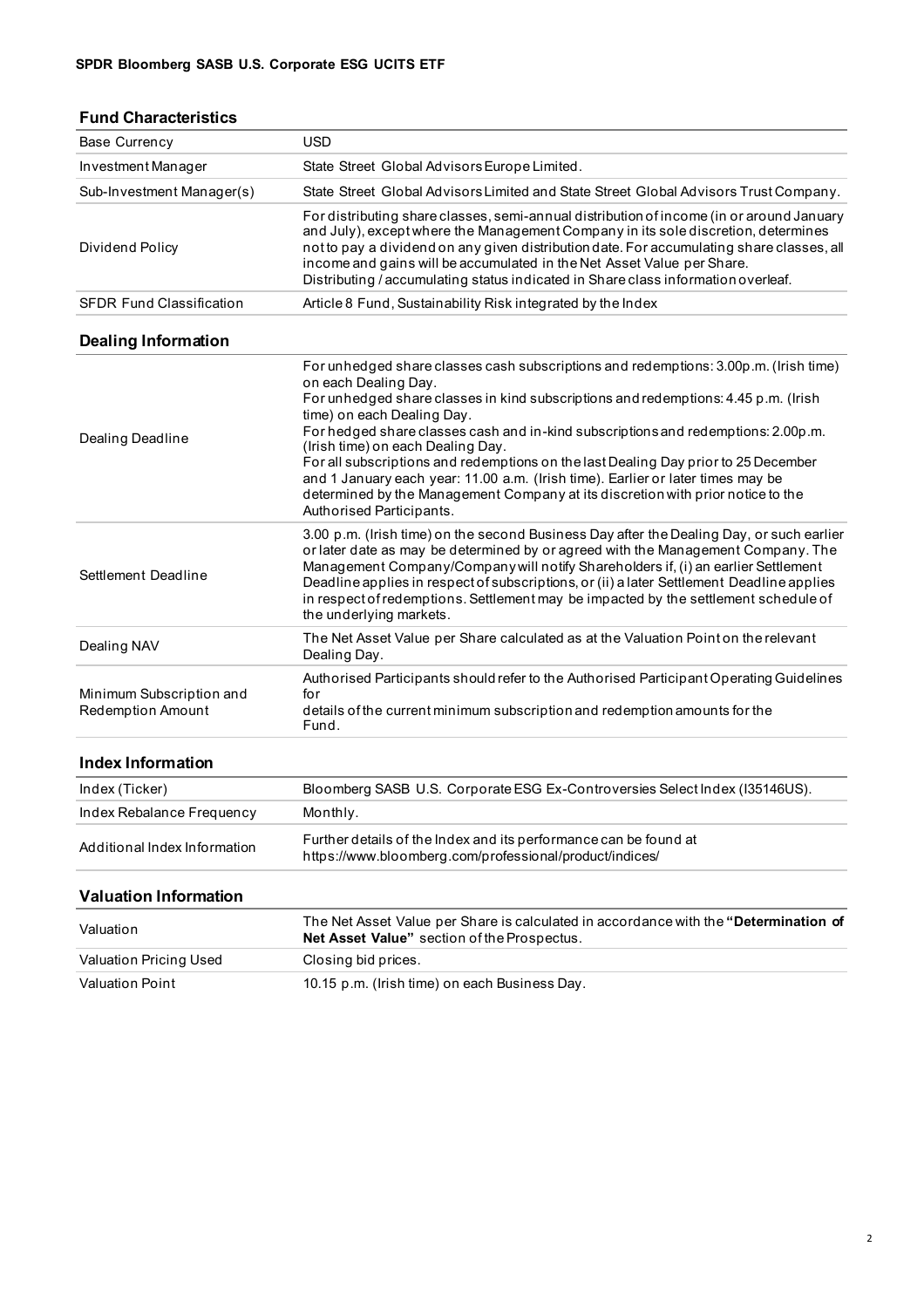| <b>Share Class Type</b>                                                                                                                 | USD unhedged                                                  |      | <b>EUR hedged</b>                                                                             |     | <b>GBP</b> hedged                                                                             |     | <b>CHF hedged</b>                                                                             |      |
|-----------------------------------------------------------------------------------------------------------------------------------------|---------------------------------------------------------------|------|-----------------------------------------------------------------------------------------------|-----|-----------------------------------------------------------------------------------------------|-----|-----------------------------------------------------------------------------------------------|------|
| <b>Name</b>                                                                                                                             | SPDR Bloomberg<br>SASB U.S. Corporate<br><b>ESG UCITS ETF</b> |      | SPDR Bloomberg<br>SASB U.S. Corporate<br>ESG EUR Hdg UCITS<br>ETF.                            |     | SPDR Bloomberg<br>SASB U.S. Corporate<br>ESG GBP Hdg UCITS<br><b>ETF</b>                      |     | <b>SPDR Bloomberg</b><br>SASB U.S. Corporate<br>ESG CHF Hdg UCITS<br>ETF.                     |      |
| Dividend Policy*                                                                                                                        | Acc                                                           | Dist | Acc                                                                                           | Acc | Dist                                                                                          | Acc | Acc                                                                                           | Dist |
| <b>Share Class</b><br>Currency                                                                                                          | <b>USD</b>                                                    |      | <b>EUR</b>                                                                                    |     | <b>GBP</b>                                                                                    |     | <b>CHF</b>                                                                                    |      |
| <b>Currency Hedged</b><br><b>Index</b>                                                                                                  | n/a                                                           |      | Bloomberg SASB U.S.<br>Corporate ESG Ex-<br><b>Controversies Select</b><br>Index (EUR Hedged) |     | Bloomberg SASB U.S.<br>Corporate ESG Ex-<br><b>Controversies Select</b><br>Index (GBP Hedged) |     | Bloomberg SASB U.S.<br>Corporate ESG Ex-<br><b>Controversies Select</b><br>Index (CHF Hedged) |      |
| <b>Index Ticker</b>                                                                                                                     | <b>I35146US</b>                                               |      | H35146EU                                                                                      |     | H35146GB                                                                                      |     | H35146CH                                                                                      |      |
| <b>TER</b><br>(further information in<br>this respect is set out<br>in the "Fees and<br><b>Expenses</b> " section of<br>the Prospectus) | Up to 0.15%                                                   |      |                                                                                               |     | Up to 0.20%                                                                                   |     |                                                                                               |      |

\*Dividend Policy: 'Dist' = Distributing shares, 'Acc' = Accumulating shares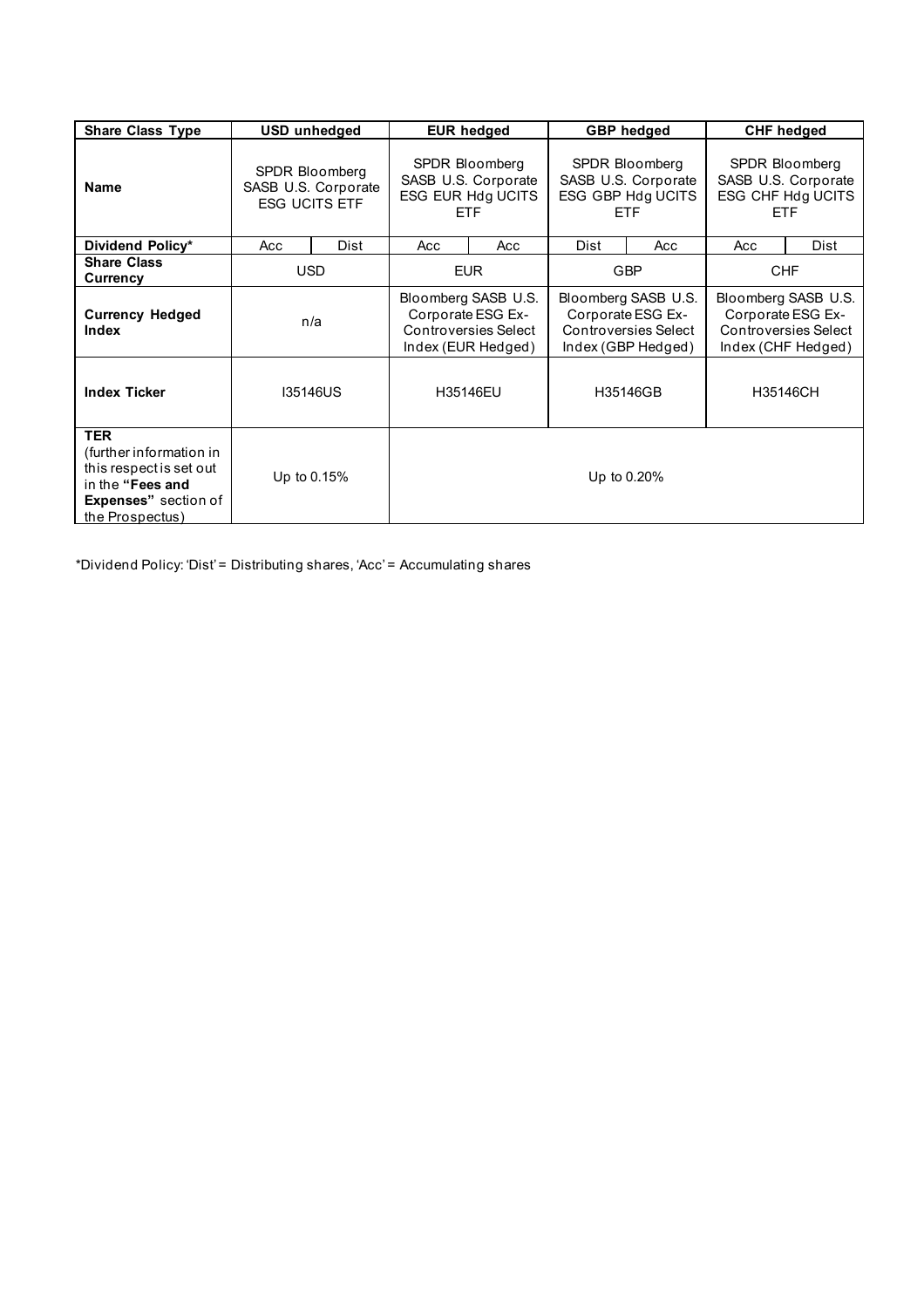#### **Investment Objective and Policy**

**Investment Objective:** The objective of the Fund is to seek to provide investors with a total return, taking into account both capital and income returns, which generally reflects the return of the Bloomberg SASB U.S. Corporate ESG Ex-Controversies Select Index.

**Investment Policy:** The investment policy of the Fund is to track the performance of the Index (or any other index determined by the Directors from time to time to track substantially the same market as the Index) as closely as possible, while seeking to minimise as far as possible the tracking difference between the Fund's performance and that of the Index.

The Index is an investment grade, fixed-rate, U.S. dollardenominated benchmark that optimizes its R-Factor™ score, an environmental, social and governance ("**ESG**") rating, provided by State Street Global Advisors®. Based on the Bloomberg U.S. Corporate Bond Index (the "**U.S. Corporate Index**"), the Index selects securities eligible for the U.S. Corporate Index, then aims to exclude certain issuers based on their ESG characteristics considering both their ESG rating and their involvement in certain controversial business activities as outlined in the Index methodology. Then, the Index weights securities using an optimisation process, in order to seek to maximise the portfolio ESG rating, while controlling for active total risk. The active total risk refers to the variation between the Index and the U.S. Corporate Index.

At least 90% of the Fund's assets are invested in securities that are constituents of the Index, while the Index provider applies ESG ratings on all of the Index constituents. It is expected that the resulting portfolio ESG rating will be higher than the portfolio ESG rating of the U.S. Corporate Index after applying a filter eliminating at least 20% of the least well rated securities, by ESG rating, from the U.S. Corporate Index.

The adoption of these screens and best in class criteria within the Index correspond to the environmental and social factors which the Fund promotes, as further described in the "**ESG Screening**" and **"ESG Best in Class Investing"** subsections of the "**ESG Investing**" section of the Prospectus. Companies deemed by the Index provider to not violate United Nations Global Compact principles are considered to exhibit good governance. The main methodological limits are described in the "**Screening Risk**" subsection of the "Investment Risks" section of this Supplement.

Inclusion is based on the currency of the issue, not the domicile of the issuer. Index constituents may on occasion be rebalanced more often than the Index Rebalance Frequency, if required by the Index methodology, including for example where corporate actions such as mergers or acquisitions affect components of the Index.

Hedged Share Classes are made available to reduce the impact of exchange rate fluctuations between the currency of the Class and the currency in which the underlying assets are denominated. Investors should note that the hedged Share Classes (designated as such in this Supplement) will be hedged back to the currency of the relevant Class. Consequently the hedged Share Classes should more closely track the corresponding currency hedged versions of the Index ("Currency Hedged Index").

The Investment Manager and/or Sub-Investment Managers, on behalf of the Fund, will invest using the stratified sampling strategy as further described in the "**Investment Objectives and Policies – Index Tracking Funds**" section of the Prospectus, primarily in the securities of the Index, at all times in accordance with the Investment Restrictions set forth in the Prospectus. The Investment Manager and/or Sub-Investment Managers also may, in exceptional circumstances, invest in securities not included in the Index but that it believes closely reflect the risk and distribution characteristics of securities of the Index. In such case, the application of an ESG Rating to these selected securities cannot be guaranteed. The bond securities in which the Fund invests will be primarily listed or traded on Recognised Markets in accordance with the limits set out in the UCITS Regulations. Details of the Fund's portfolio and the indicative net asset value per share for the Fund are available on the Website daily.

**Currency Hedging:** The Fund will use financial derivative instruments ("FDIs"), including forward foreign exchange contracts, to hedge some or all of the foreign exchange risk for hedged Share Classes. Currency hedging transactions in respect of a hedged Share Class will be clearly attributable to that Class and any costs shall be for the account of that Class only. All such costs and related liabilities and/or benefits will be reflected in the net asset value per Share of the Class. Over-hedged or under-hedged positions may arise unintentionally due to factors outside the control of the Investment Manager and/or Sub-Investment Managers but will be monitored and adjusted on a regular basis.

**Taxonomy Regulation.** This Fund promotes environmental characteristics. As such, it is required as per Article 6 of the Taxonomy Regulation to state that the "do no significant harm" principle applies only to those investments underlying the Fund that take into account the EU criteria for environmentally sustainable economic activities. The investments underlying the remaining portion of this Fund do not take into account the EU criteria for environmentally sustainable economic activities.

It should however be noted that notwithstanding the above, this Fund does not take into account the EU criteria for environmentally sustainable economic activities within the meaning of the Taxonomy Regulation and, as such, its portfolio alignment with the Taxonomy Regulation is not calculated.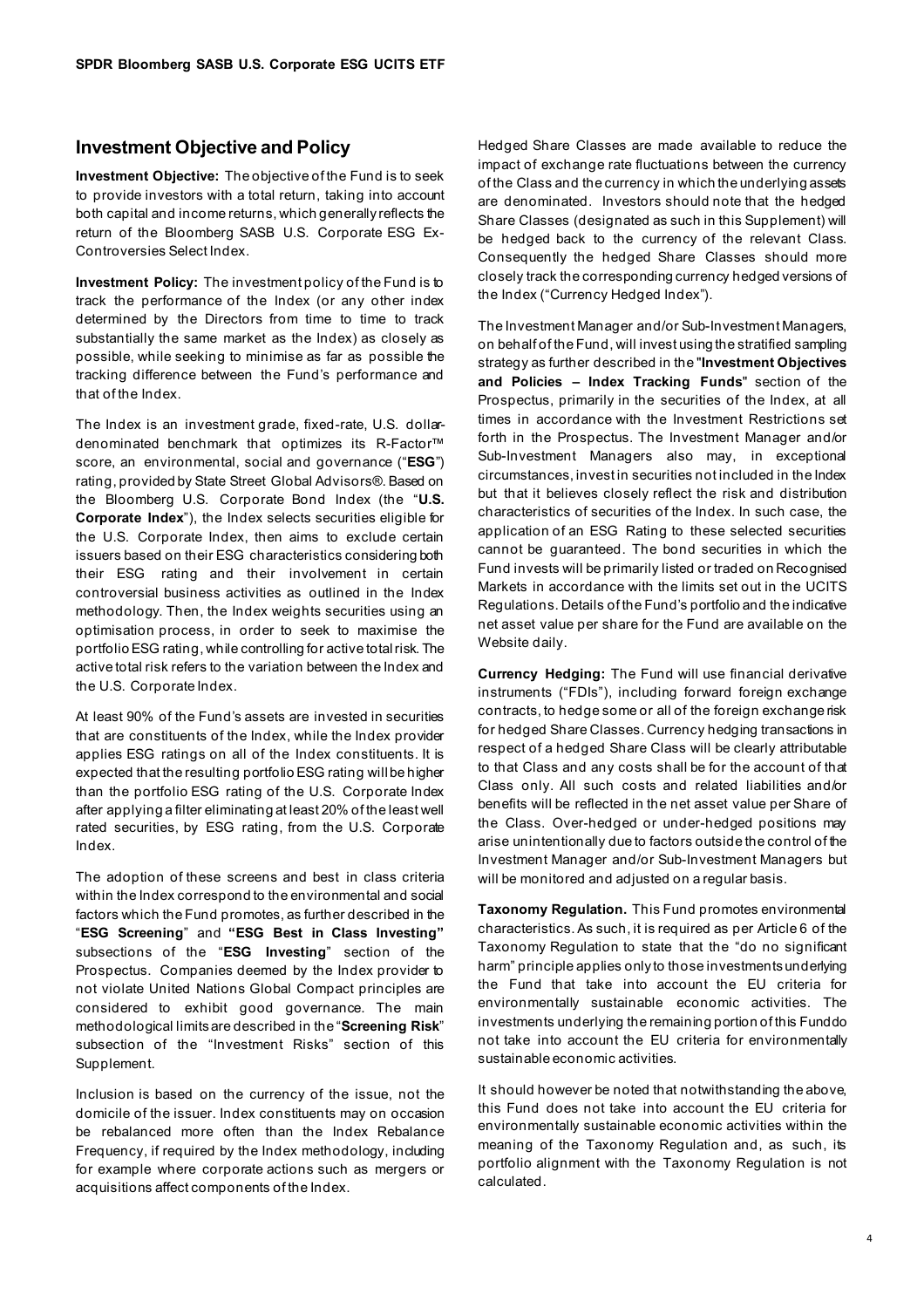## **Permitted Investments**

**Bonds:** The securities in which the Fund invests will only include government and government-related bonds, corporate bonds.

**Other Funds / Liquid Assets:** The Fund may invest up to 10% of its net assets in other regulated open-ended funds (including Money Market Funds) where the objectives of such funds are consistent with the objective of the Fund and where such funds are authorised in member states of the EEA, United Kingdom, USA, Jersey, Guernsey or the Isle of Man and where such funds comply in all material respects with the provisions of the UCITS Regulations. The Fund may hold ancillary liquid assets such as deposits in accordance with the UCITS Regulations.

**Derivatives:** The Fund may use FDIs for currency heding and, for efficient portfolio management purposes. Any use of FDIs by the Fund shall be limited to futures and forward foreign exchange contracts (including non-deliverable forwards). Efficient portfolio management means investment decisions involving transactions that are entered into for one or more of the following specific aims: the reduction of risk; the reduction of cost; the generation of additional capital or income for the Fund with an appropriate level of risk, taking into account the risk profile of the Fund; or the minimisation of tracking error, i.e. the risk that the Fund return varies from the Index return. FDIs are described in the **"Investment Objectives and Policies – Use of Financial Derivative Instruments"** section of the Prospectus.

## **Securities Lending, Repurchase Agreements & Reverse Repurchase Agreements**

The Fund does not currently participate in a securities lending programme, though it is entitled to do so. The Fund also does not intend to engage in repurchase agreements and reverse repurchase agreements. Should the Directors elect to change this policy in the future, due notification will be given to Shareholders and this Supplement will be updated accordingly.

## **Investment Risks**

Investment in the Fund carries with it a degree of risk. Investors should read the **"Risk Information"** section of the Prospectus. In addition, the following risks are particularly relevant for the Fund.

**Index Tracking Risk:** The Fund's return may not match the return of the Index. It is currently anticipated that the Fund will track the Index with a potential variation of up to 1% annually under normal market conditions. The Fund's ability to track the Index will be affected by Fund expenses, the amount of cash and cash equivalents held in its portfolio, and the frequency and the timing of purchases and sales of interests in the Fund. The Investment Manager and/or Sub-Investment Managers may attempt to replicate the Index

return by investing in a sub-set of the securities in the Index, or in some securities not included in the Index, potentially increasing the risk of divergence between the Fund's return and that of the Index.

**Liquidity Risk & ETF Liquidity Risk:** Lack of a ready market or restrictions on resale may limit the ability of the Fund to sell a security at an advantageous time or price or at all. Illiquid securities may trade at a discount from comparable, more liquid investments and may be subject to wide fluctuations in market value. Illiquidity of the Fund's holdings may limit the ability of the Fund to obtain cash to meet redemptions on a timely basis. Where the fund invests in illiquid securities or does not trade in large volumes, the bid offer spreads of the Fund may widen, the Fund may be exposed to increased valuation risk and reduced ability to trade. Shares in the Fund may also trade at prices that are materially different to the last available NAV.

**Duration / Interest Rate Risk:** Changes in interest rates are likely to affect the value of bonds and other debt instruments. Rising interest rates generally result in a decline in bond values, while falling interest rates generally result in bond values increasing. Investments with longer maturities and higher durations are more sensitive to interest rate changes, therefore a change in interest rates could have a substantial and immediate negative effect on the values of the Fund's investments.

**Concentration Risk:** When the Fund focuses its investments in a particular currency, the financial, economic, business, and other developments affecting issuers in that currency will have a greater effect on the Fund than if it was more diversified. This concentration may also limit the liquidity of the Fund. Investors may buy or sell substantial amounts of the Fund's shares in response to factors affecting or expected to affect a currency in which the Fund focuses its investments.

**Debt Securities - Credit Risk:** A debt security's value may be adversely affected by its issuer's ability or perceived ability, to make timely payments. An issuer's ability to meet its obligations in relation to securities held by the Fund may decline substantially. The rating assigned to any particular investment does not necessarily reflect the issuer's current financial condition and does not reflect an assessment of an investment's volatility or liquidity. Investment grade securities may still be subject to credit difficulties leading to the loss of some or all of the sums invested. If a security held by a Fund loses its rating or its rating is downgraded, the Fund may nonetheless continue to hold the security in the discretion of the Investment Manager and/or Sub-Investment Managers.

**Derivatives Risk:** The Fund may use FDIs for currency hedging and efficient portfolio management purposes as described in the derivatives section under Permitted Investments above. The Fund's use of FDIs involves risks different from, and possibly greater than, the risks associated with investing directly in securities.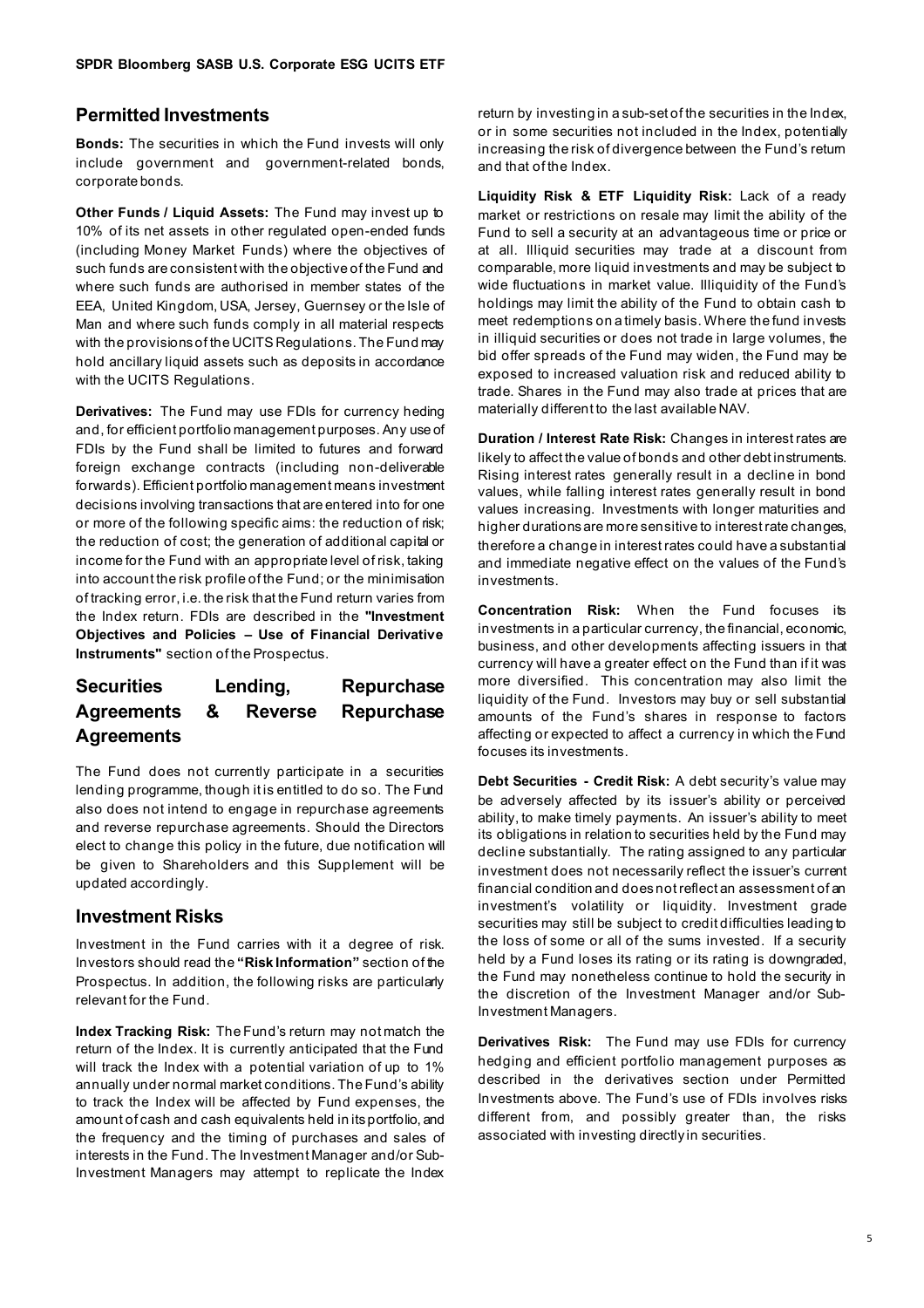**Screening Risk**: There is a risk that the Index provider may make errors, such as incorrect assessment of the screen criteria described in the Investment Policy and/or include incorrect/exclude correct constituents in the screening process. ESG scoring and screening is subject to inherent methodological limits. Any assessment of ESG criteria by an Index is based on the data provided by third parties. Such assessments are dependent upon information and data that may be incomplete, inaccurate or unavailable, which could cause incorrect assessment of an issuer's ESG performance. In particular there may be potential inconsistencies, inaccuracy or a lack of availability of required ESG data, particularly where this is issued by external data providers. These limitations may include but are not limited to issues relating to:

- Missing or incomplete data from companies (for example, relating to their capacity to manage their Sustainability Risks) which have been used as input for any scoring model;
- The quantity and quality of ESG data to be processed; and
- The identification of relevant factors for the ESG analysis.

**Share Class Risk:** There is no segregation of liabilities between Classes of the Fund. While the Investment Manager and/or Sub-Investment Managers will seek to ensure that gains/losses on and the costs of the relevant FDI associated with any currency hedging strategy will accrue solely to the Class for which it is intended, the transactions could result in liabilities for other Classes.

**Currency Hedging Risk:** Hedges are sometimes subject to imperfect matching between the hedging transaction and the risk sought to be hedged. There can be no assurance that the Fund's hedging transactions will be effective. As the purpose of currency hedging is to try to reduce or eliminate losses caused by exchange rate fluctuations, it can also reduce or eliminate gains where the currency in which the Fund's assets are denominated appreciates.

**Integrating Sustainability Risk:** The integration of Sustainability Risk by the Index does not assure the mitigation of any or all Sustainability Risk. Any deterioration in the financial profile of an underlying investment affected by a Sustainability Risk may have a corresponding negative impact on the Net Asset Value and/or performance of the investing Fund.

**SFDR - Fund Classification Risk:** The SFDR has phased implementation from 10 March 2021 and imposes new disclosure obligations on financial market participants. As at the date of this Prospectus, the implementing Regulatory Technical Standards (Level 2) for SFDR have been released but not adopted by the European Commission and certain concepts newly introduced by SFDR are not currently the subject of centralised implementing standards, local

guidance or established market practice. The Fund has been assessed and classified in good faith based on the relevant information currently available. As these standards and guidance develop, the SFDR related disclosures and the Article 8 classification indicated in this Supplement and on the Website are subject to change and may no longer apply.

## **Investor Profile**

The typical investors of the Fund are expected to be institutional, intermediary and retail investors who want to take short, medium or long term exposure to the performance of the investment grade U.S. Dollar denominated corporate bond market and are prepared to accept the risks associated with an investment of this type and the expected low to medium volatility of the Fund.

## **Subscriptions, Redemptions & Conversions**

Investors may subscribe for or redeem Shares in the Fund on each Dealing Day at the Dealing NAV with an appropriate provision for Duties and Charges and in accordance with the provisions in the **"Purchase and Sale Information"** section of the Prospectus.

For subscriptions, consideration, in the form of cash or cleared in kind securities, must be received by the Settlement Deadline. For redemptions, a written redemption request signed by the Shareholder is required to be received by the Administrator by the Dealing Deadline on the relevant Dealing Day.

Shareholders should refer to the terms of the **"Purchase and Sale Information"** section of the Prospectus for information on Share conversions.

## **Initial Offer Period**

Shares in the following Share Classes of the Fund will be issued at the Dealing NAV:

SPDR Bloomberg SASB U.S. Corporate ESG UCITS ETF (Acc)

SPDR Bloomberg SASB U.S. Corporate ESG EUR Hdg UCITS ETF (Acc)

Shares of the Fund which are not launched as at the date of this Supplement will be available from 9.00 a.m. (Irish time) on 1 February 2022 to 3.00 p.m. (Irish time) on 29 July 2022 or such earlier or later date as the Directors may determine and notify to the Central Bank (the "Initial Offer Period"). The initial offer price will be approximately 30 in the currency of the respective share class, plus an appropriate provision for Duties and Charges, or such other amount as determined by the Investment Manager and/or Sub-Investment Managers and communicated to investors prior to investment. Following the closing date of the Initial Offer Period, the Shares will be issued at the Dealing NAV.